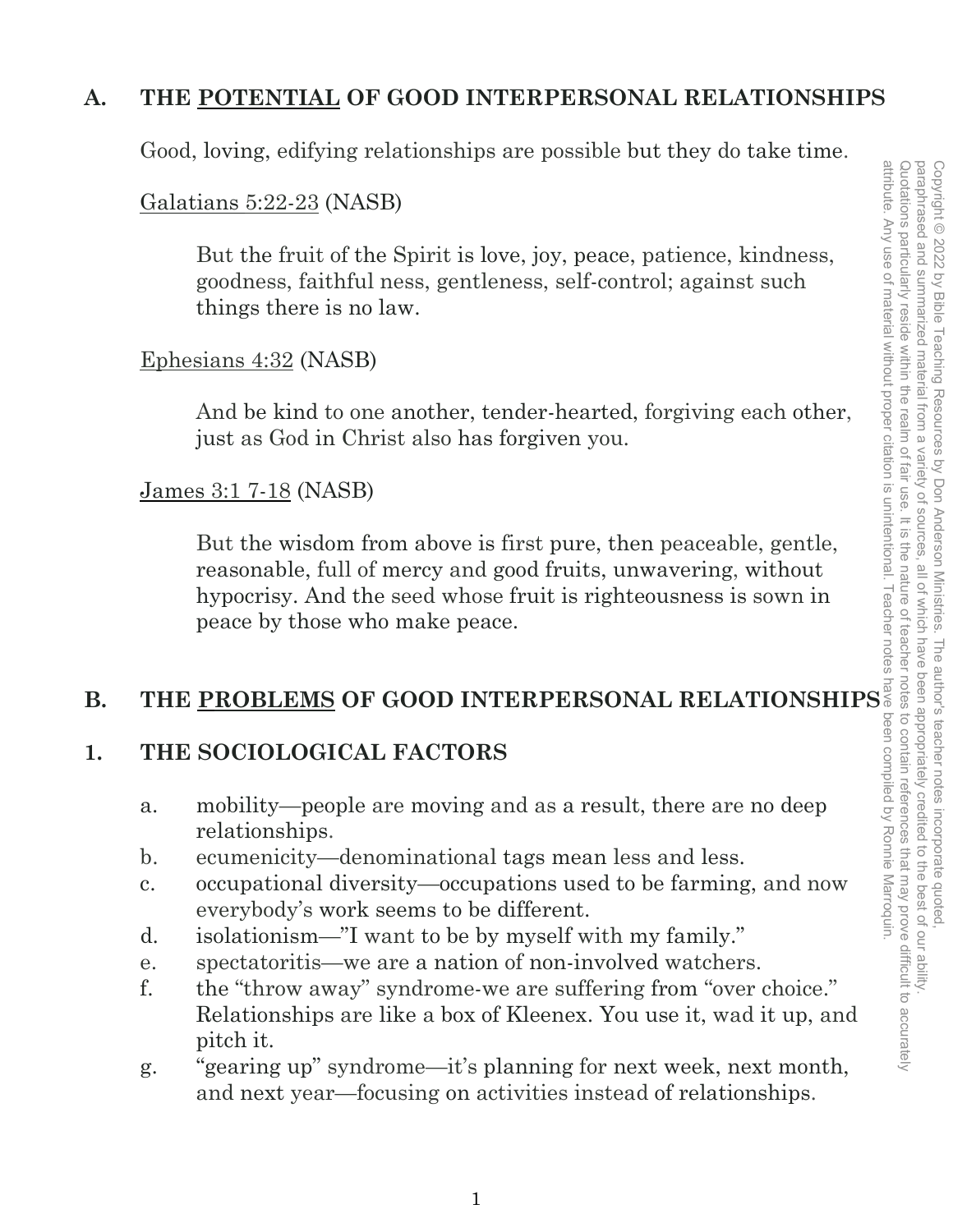# **2. THE SCRIPTURAL FACTOR**

The big culprit in interpersonal relationships is the problem of sin. We see evidence of this in:

- a. Genesis 3
- b. Galatians 5:19-21
- c. James 3:13-16
- d. Ephesians 4:25-29

Sin brings a breakdown in relationships.

# **C. THE PATTERN—SCRIPTURAL RESPONSIBILITIES FOR RELATIONSHIPS**

In these 37 responsibilities for one another we find the pattern for good and godly relationships.

## **1. Oneness**

## Philippians 2:2

Make my joy complete by being of the same mind, maintaining the same love, united in spirit, intent on one purpose.

# **2. Fellowship**

## Acts 2:42

And they were continually devoting themselves to the apostles' teaching and to fellowship, to the breaking of bread and to prayer.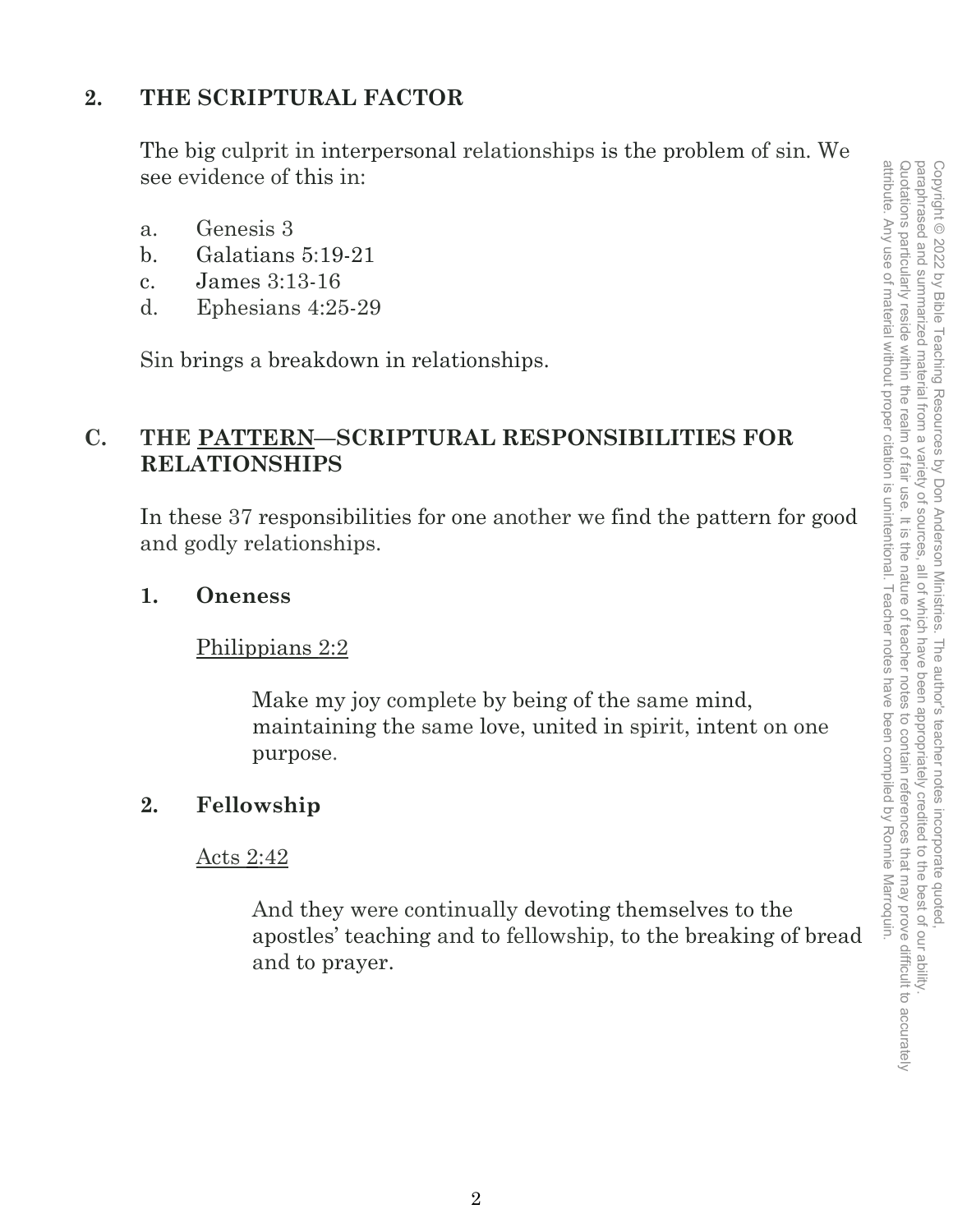## **3. Consolation**

#### Colossians 4: 11

and also Jesus who is called Justus; these are the only fellow workers for the kingdom of God who are from the circumcision; and they have proved to be an encouragement to me.

## **4. Example**

## Philippians 3:17

Brethren, join in following my example, and observe those who walk according to the pattern you have in us.

## **5. Commitment**

## 2 Corinthians 7:3

I do not speak to condemn you; for I have said before that you are in our hearts to die together and to live together.

## **6. Eating**

#### Acts 2:46

And day by day continuing with one mind in the temple, and breaking bread from house to house, they were taking their meals together with gladness and sincerity of heart.

#### **7. Respect**

#### Romans 15:20

And thus I aspired to preach the gospel, not where Christ was already named, that I might not build upon another man's foundation;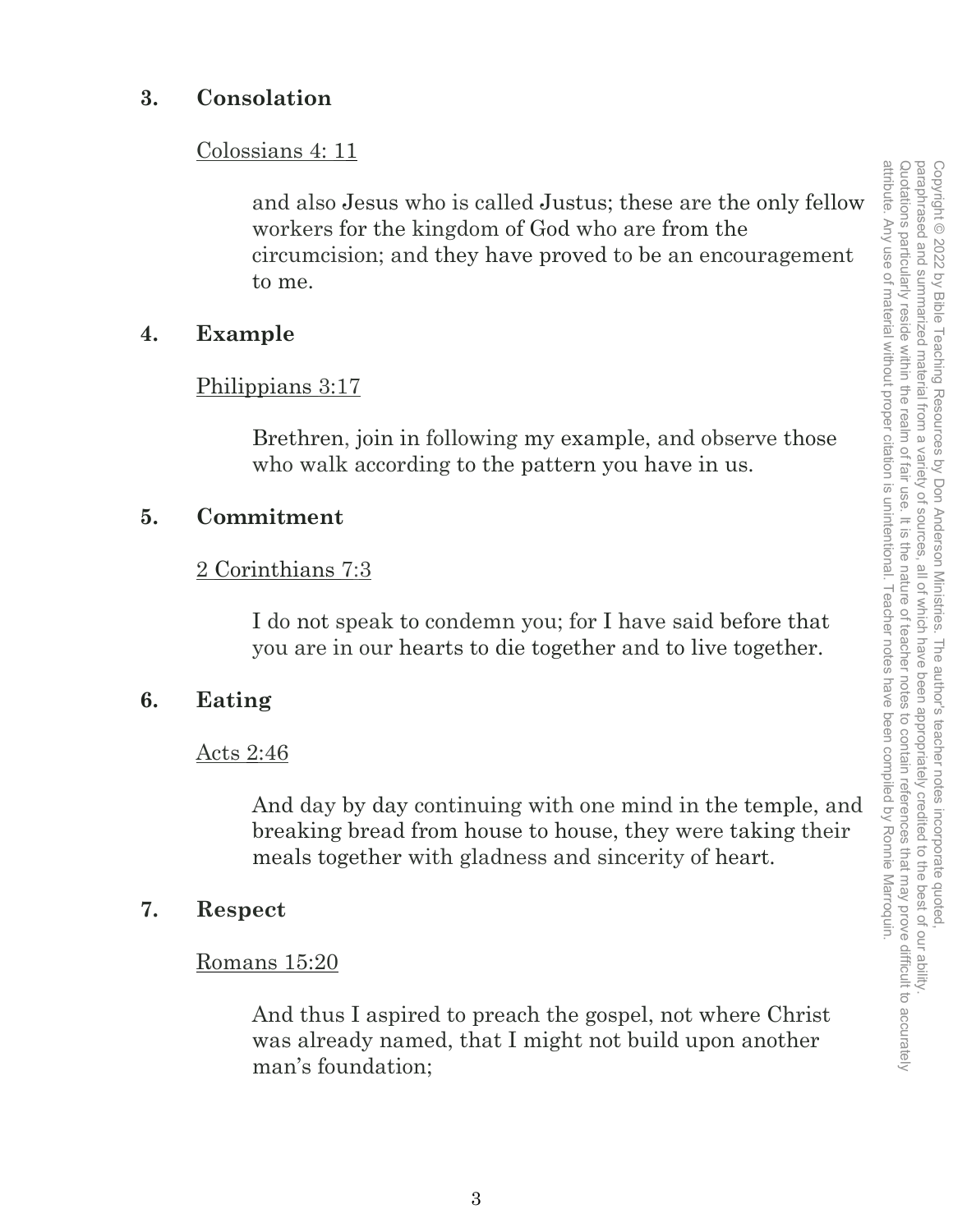## **8. Motivating**

#### Hebrews 1 0:24

and let us consider how to stimulate one another to love and good deeds,

## **9. Sympathetic**

## 1 Peter 3:8

To sum up, let all be harmonious, sympathetic, brotherly, kindhearted, and humble in spirit.

## **10. Greet**

## Philippians 4:21

Greet every saint in Christ Jesus. The brethren who are with me greet you.

## **11. Sharing**

#### Acts 2:45

and they began selling their property and possessions and were sharing them with all, as anyone might have need .

## **12. Teaching**

#### Colossians 3:16

Let the word of Christ richly dwell within you, with all wisdom teaching and admonishing one another with psalms and hymns and spiritual songs, singing with thankfulness in your hearts to God.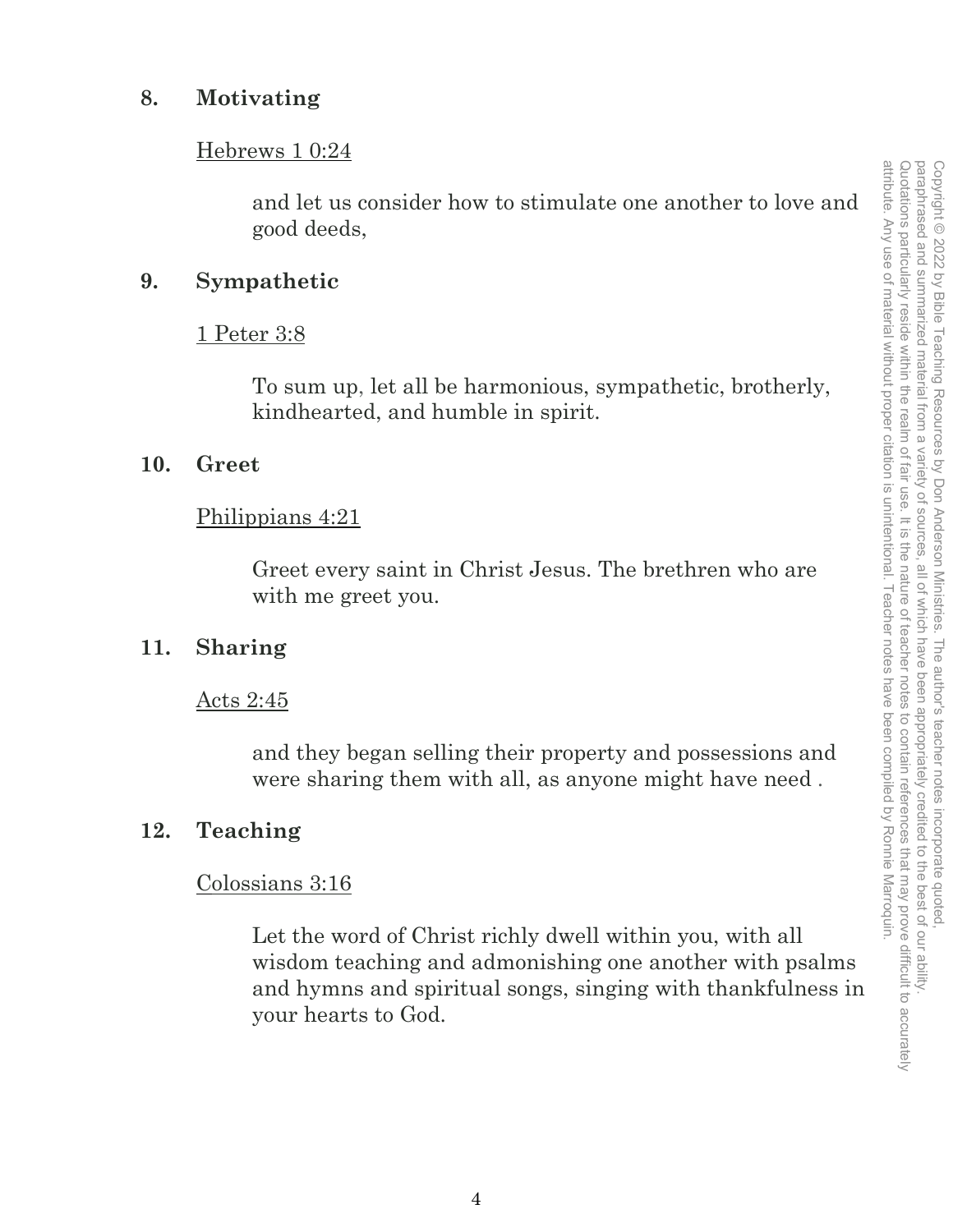## **13. Assembly**

#### Hebrews 10:25

not forsaking our own assembling together, as is the habit of some, but encouraging one another; and all the more, as you see the day drawing near.

## **14. Confession**

#### James 5:16

Therefore, confess your sins to one another, and pray for one another, so that you may be healed. The effective prayer of a righteous man can accomplish much.

## **15. Comfort**

#### 2 Corinthians 1:4

who comforts us in all our affliction so that we may be able to comfort those who are in any affliction with the comfort with which we ourselves are comforted by God.

## **16. Welcome**

#### Galatians 2:9

and recognizing the grace that had been given to me, James and Cephas and John, who were reputed to be pillars, gave to me and Barnabas the right hand of fellowship, that we might go to the Gentiles and they to the circumcised.

## **17. Hospitality**

#### Romans 12:13

contributing to the needs of the saints, practicing hospitality.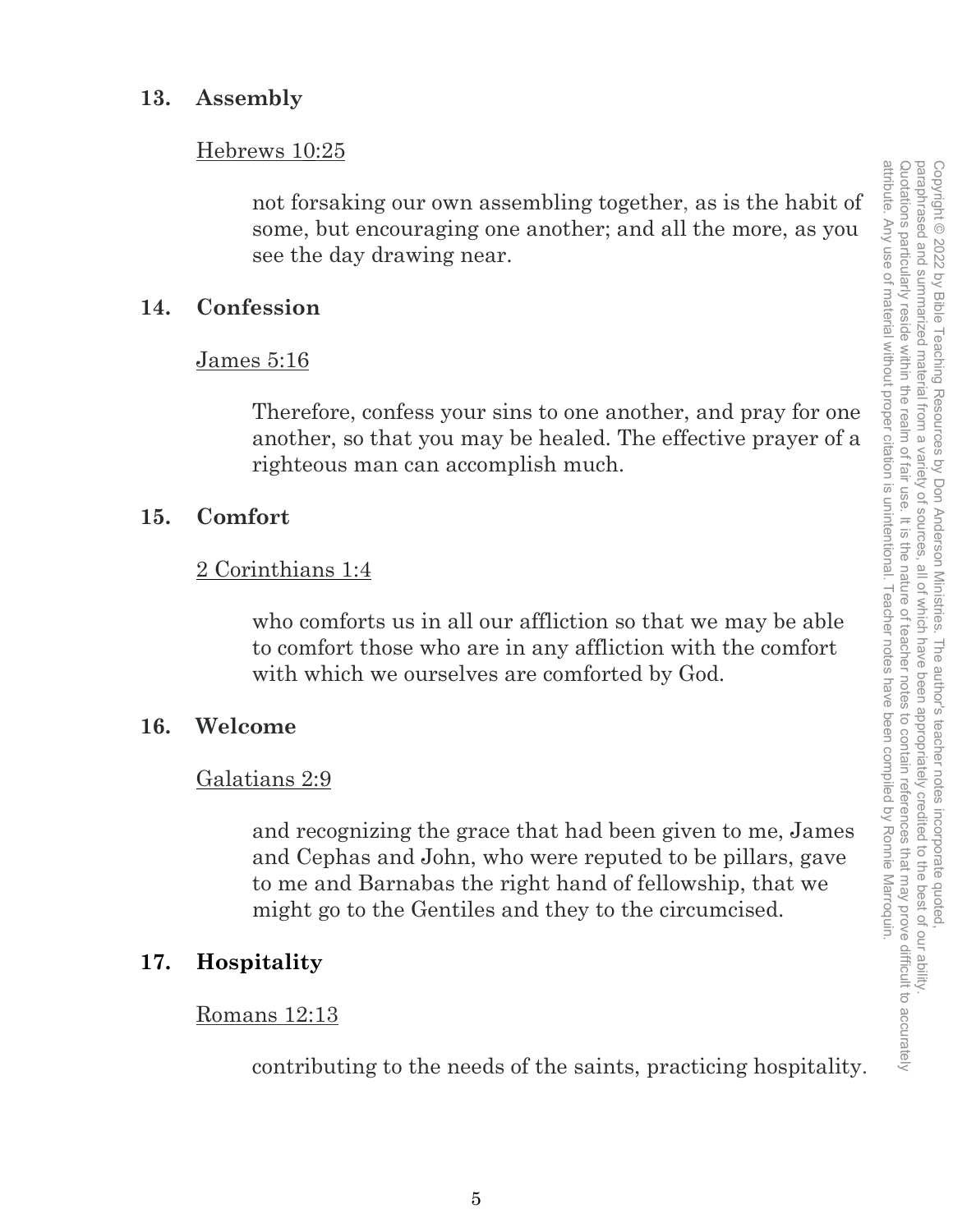## **18. Kind**

## Ephesians 4:32

And be kind to one another, tender-hearted, forgiving each other, just as God in Christ also has forgiven you.

## **19. Forgiveness**

## Matthew 5:23-24

If therefore you are presenting your offering at the altar, and there remember that your brother has something against you, leave your offering there before the altar, and go your way; first be reconciled to your brother, and then come and present your offering.

## **20. Love**

## 1 John 4:11

Beloved, if God so loved us, we also ought to love one another.

## **21. Giving**

## Philippians 4:14-15

Nevertheless, you have done well to share with me in my affliction. And you yourselves also know, Philippians, that at the first preaching of the gospel, after I departed from Macedonia, no church shared with me in the matter of giving and receiving but you alone;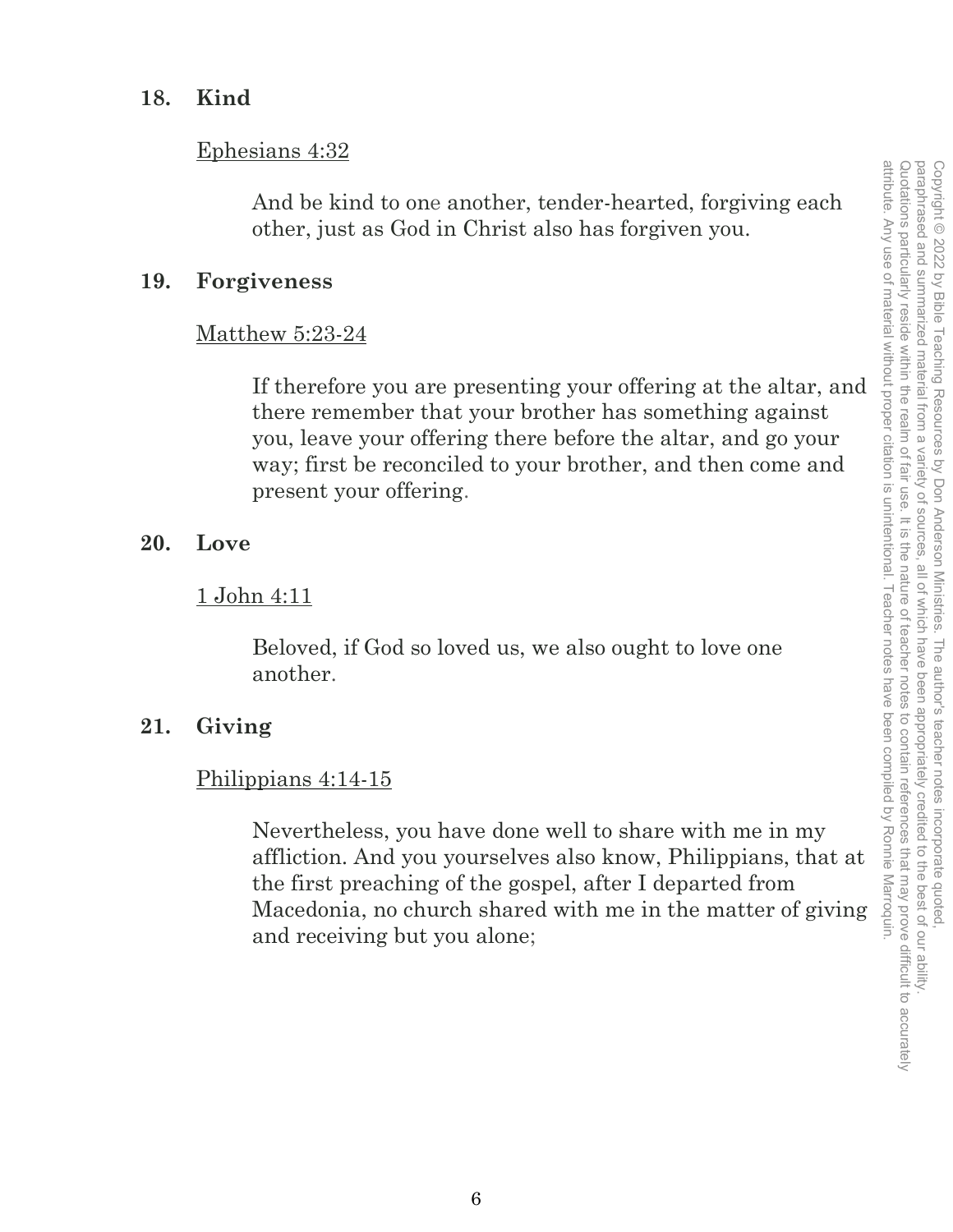## **22. Communicating**

#### Ephesians 5:19

speaking to one another in psalms and hymns and spiritual songs, singing and making melody with your heart to the Lord;

## **23. Exhorting**

#### Ephesians 4:1 5

but speaking the truth in love, we are to grow up in all aspects into Him, who is the head, even Christ,

## **24. Admonishing**

#### 2 Thessalonians 3:14-15

And if anyone does not obey our instruction in this letter, take special note of that man and do not associate with him, so that he may be put to shame. And yet do not regard him as an enemy, but admonish him as a brother.

## **25. Submissive**

#### Ephesians 5:21

and be subject to one another in the fear of Christ.

## **26. Caring**

## 1 Corinthians 12:26

And if one member suffers, all the members suffer with it; if one member is honored, all the members rejoice with it.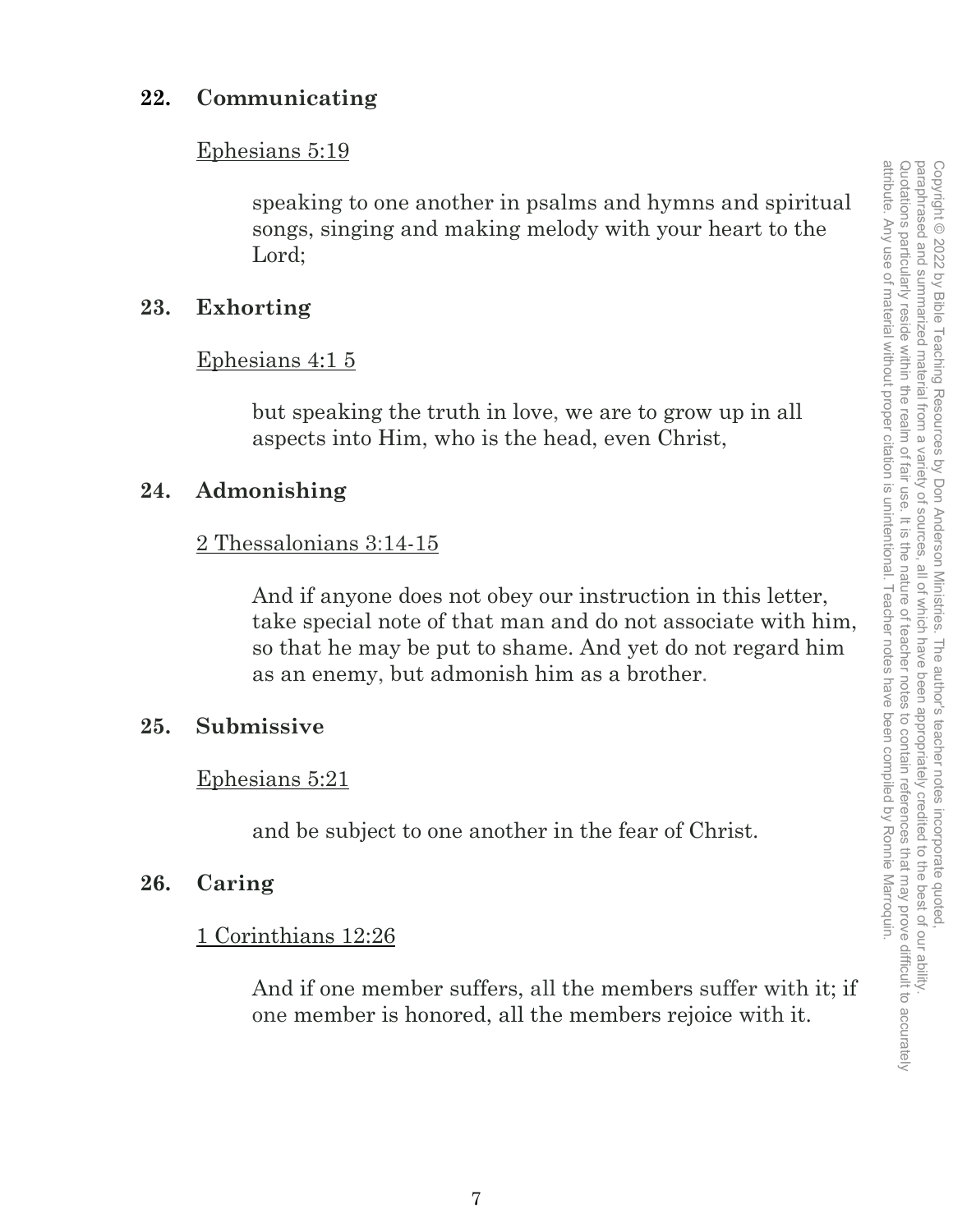## **27. Refreshing**

#### Romans 15:32

so that I may come to you in joy by the will of God and find refreshing rest in your company.

## **28. Functioning**

Ephesians 4:16

from whom the whole body, being fitted and held together by that which every joint supplies, according to the proper working of each individual part, causes the growth of the body for the building up of itself in love.

# **29. Touching**

## 1 Corinthians 16:20

All the brethren greet you. Greet one another with a holy kiss.

## **30. Responsibility**

Galatians 6:2

Bear one another's burdens, and thus fulfill the law of Christ.

## **31. Encouragement**

## Romans 1:12

that is, that I may be encouraged together with you while among you, each of us by the other's faith, both yours and mine.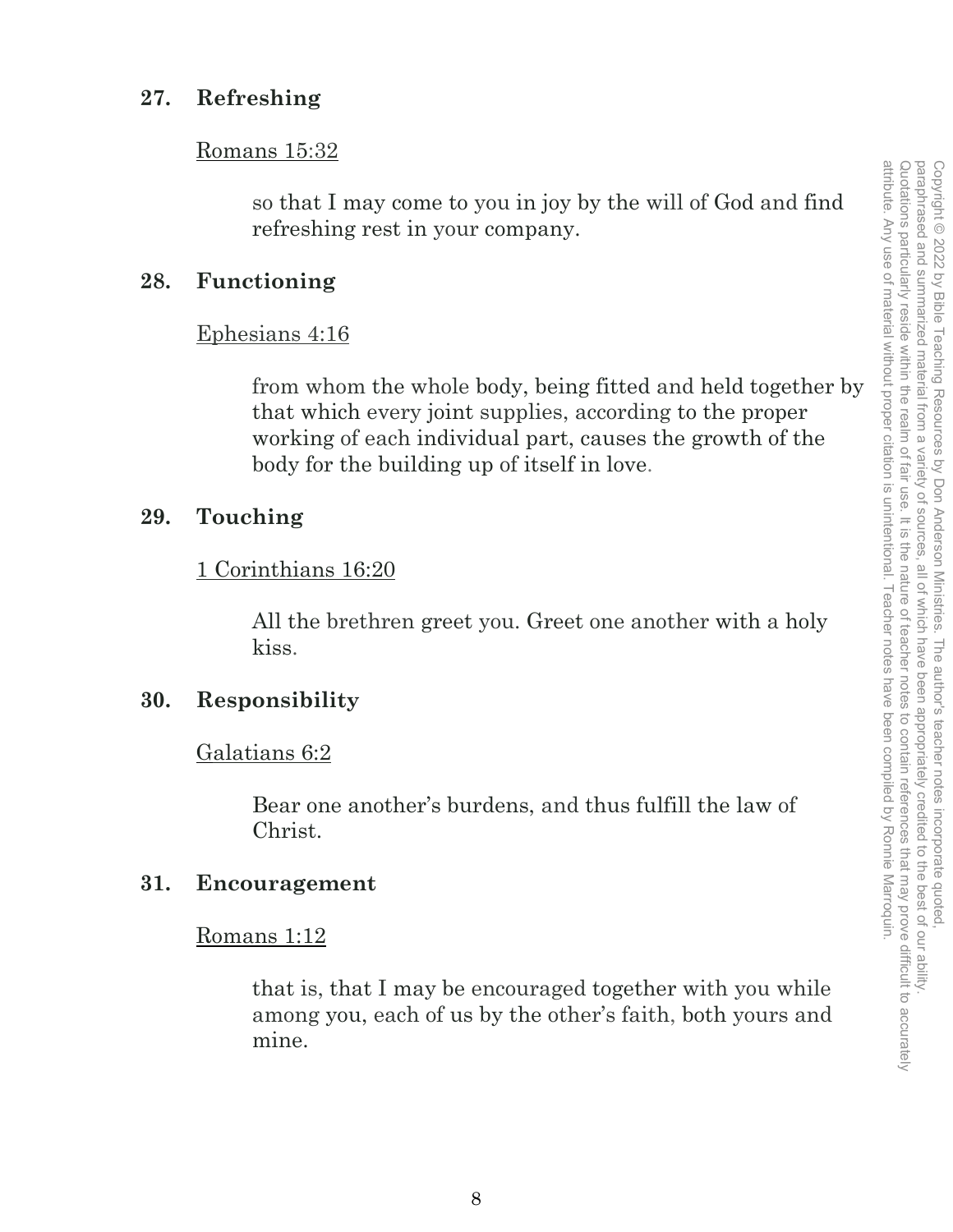## **32. Edifying**

#### 1 Corinthians 14:26

What is the outcome then, brethren? When you assemble, each one has a psalm, has a teaching, has a revelation, has a tongue, has an interpretation. Let all things be done for edification.

#### **33. Removing**

#### 1 Corinthians 5:13

But those who are outside, God judges. Remove the wicked man from among yourselves.

#### **34. Restoring**

#### Galatians 6:1

Brethren, even if a man is caught in any trespass, you who are spiritual, restore such a one in a spirit of gentleness; each one looking to yourself, lest you too be tempted.

## **35. Striving Together**

#### Philippians 1:27

Only conduct yourselves in a manner worthy of the gospel of Christ; so that whether I come and see you or remain absent, I may hear of you that you are standing firm in one spirit with one mind striving together for the faith of the gospel;

## **36. Honesty**

#### Ephesians 4:25

Therefore, laying aside falsehood, speak truth, each one of you, with his neighbor, for we are members of one another.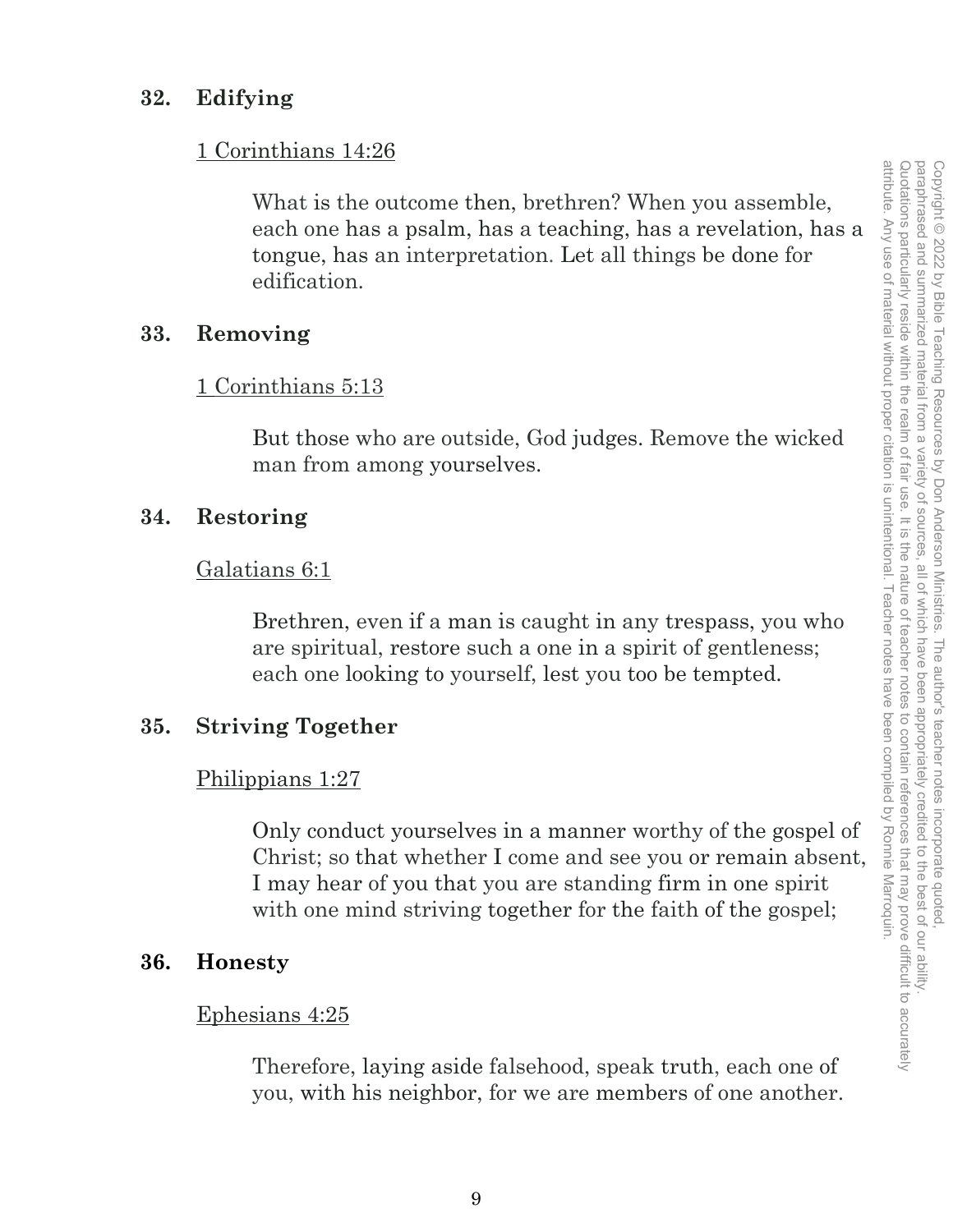# **37. Confronting**

# Matthew 18:15-17

And if your brother sins, go and reprove him in private; if he listens to you, you have won your brother. But if he does not listen to you, take one or two more with you, so that by the mouth of two or three witnesses every fact may be confirmed. And if he refuses to listen to them, tell it to the church; and if he refuses to listen even to the church, let him be to you as a Gentile and a tax-gatherer.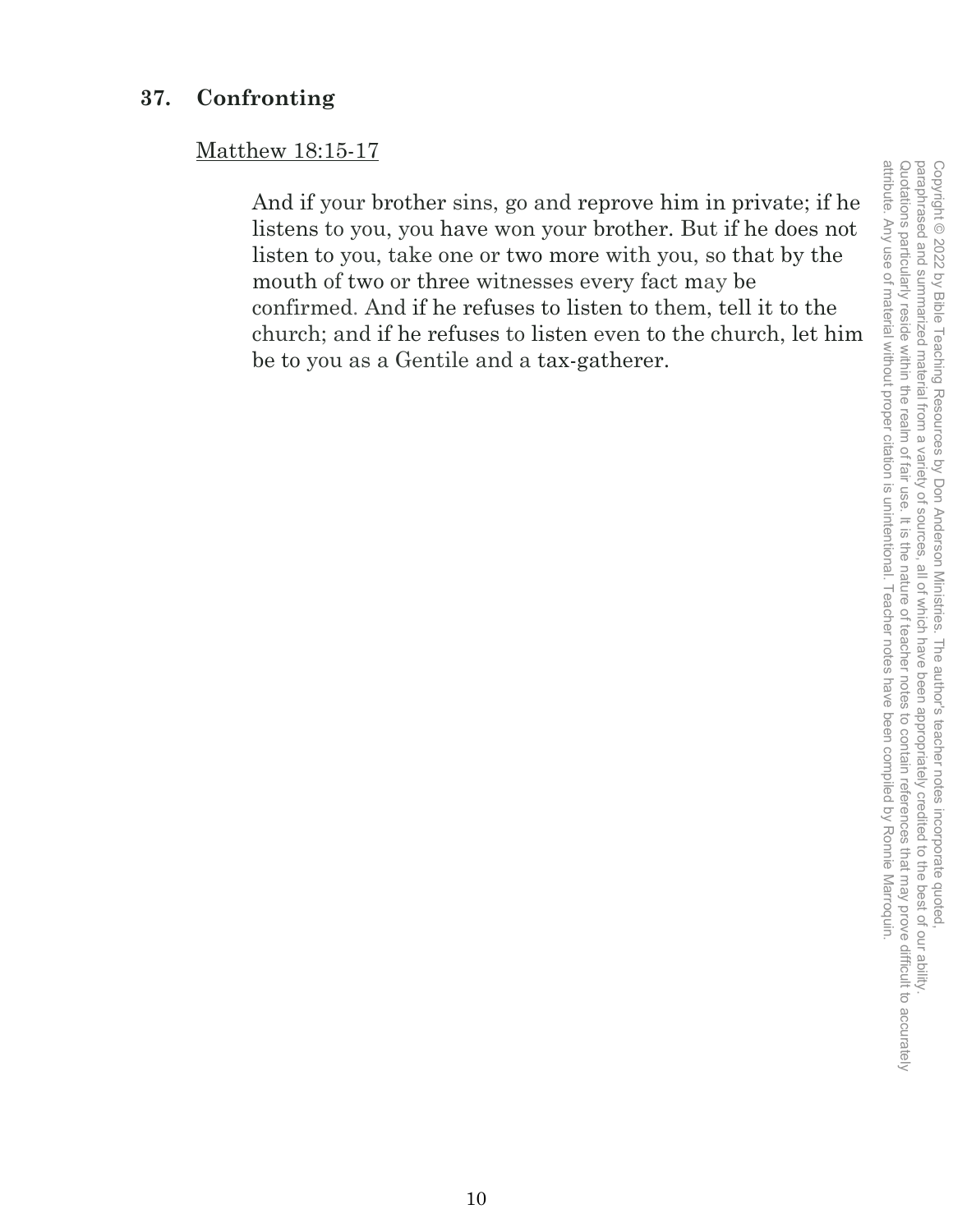# **The Mind**

# **I. The Battle of the Mind**

## Isaiah 55:8-9 (NIV)

"For my thoughts are not your thoughts, neither are your ways my ways," declares the Lord. "As the heavens are higher than the earth, so are my ways higher than you r ways and my thoughts than your thoughts.

## Mark 7:20-23 (NASB)

And He was saying, "That which proceeds out of the man, that is what defiles the man. For from within, out of the heart of men. proceed the evil thoughts, fornications, thefts, murders, adulteries, deeds of coveting and wicked ness, as well as deceit, sensuality, envy, slander, pride and foolish ness. All these evil things proceed from within and defile the man."

## 2 Corinthians 4:3-4 (NASB)

And even if our gospel is veiled, it is veiled to those who are perishing, in whose case the god of this world has blinded the minds of the unbelieving, that they might not see the light of the gospel of the glory of Christ, who is the image of God.

## Romans 7:23 (NASB)

but I see a different law in the members of my body, waging war against the law of my mind, and making me a prisoner of the law of sin which is in my members.

## Romans 1:28 (NASB)

And just as they did not see fit to acknowledge God any longer, God gave them over to a depraved mind, to do those things which are not proper,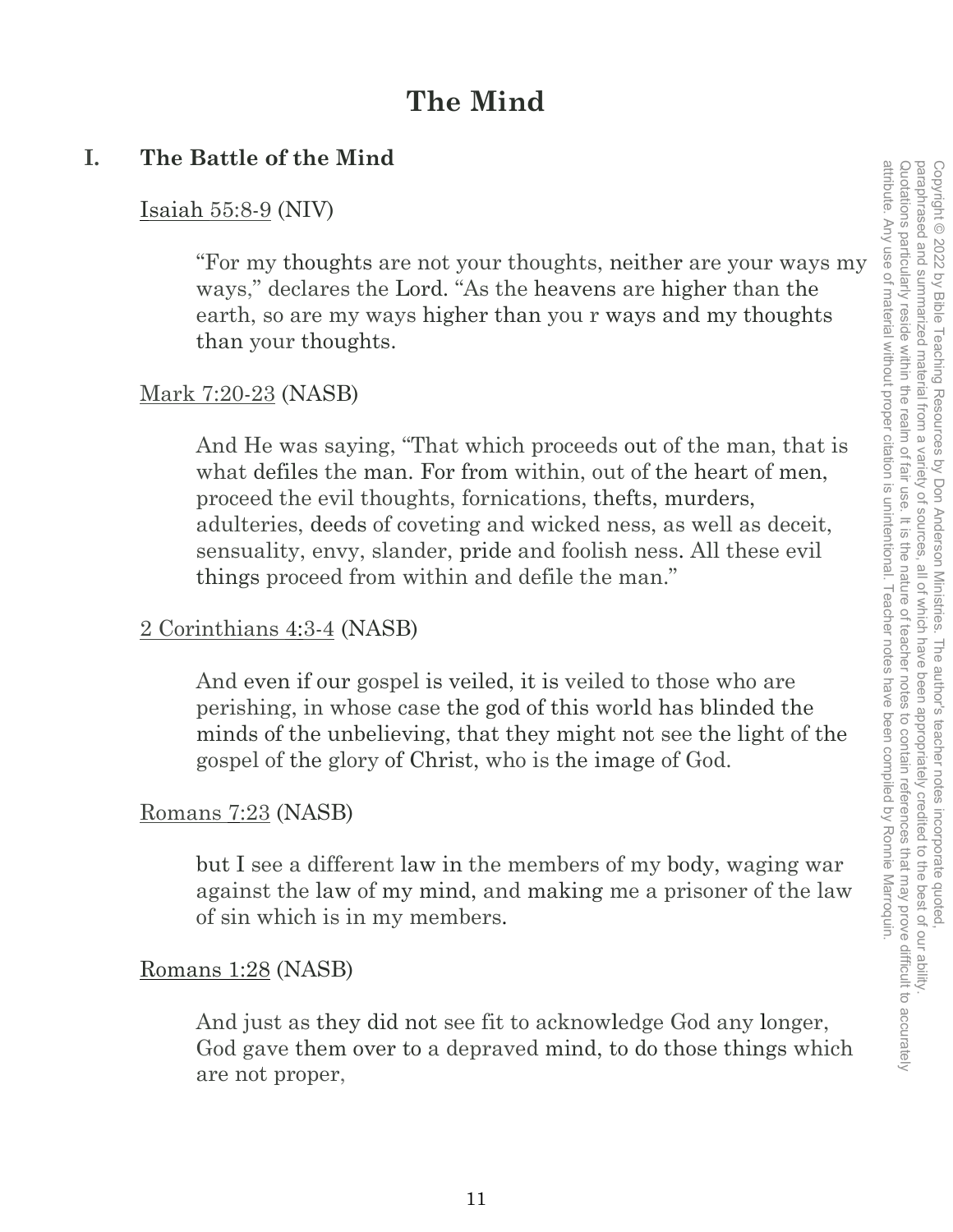## Romans 8:7 (NASB)

because the mind set on the flesh is hostile toward God; for it does not subject itself to the law of God, for it is not even able to do so;

## Romans 11:34 (NASB)

For who has known the mind of the Lord, or who became His counselor?

## Titus 1:15 (NASB)

To the pure, all things are pure; but to those who are defiled and unbelieving, nothing is pure, but both their mind and their conscience are defiled.

## Mark 5:15 (NASB)

And they came to Jesus and observed the man who had been demon- possessed sitting down, clothed and in his right mind, the very man who had had the "legion"; and they became frightened.

## **II. Scriptures for the Mind**

## Isaiah 26:3 (NIV)

You will keep in perfect peace him whose mind is steadfast, because he trusts in you.

#### Matthew 22:37 (NASB)

And He said to him, '"You shall love the Lord your God with all you r heart, and with all your soul, and with all your mind.'

#### Colossians 3:2 (NASB)

Set your mind on the things above, not on the things that are on earth.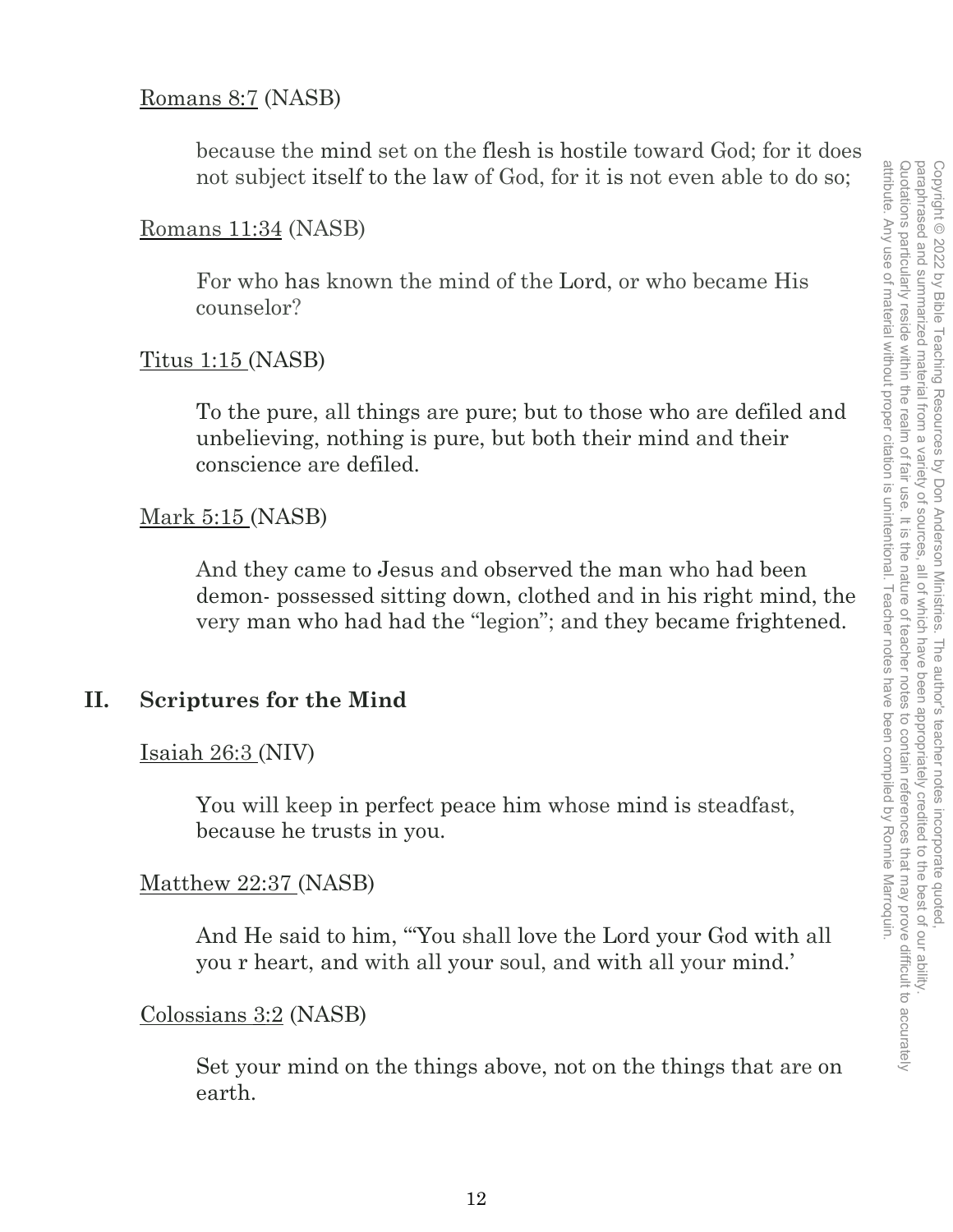# III. **Transforming the Mind**

## Philippians 2:5 (NASB)

Have this attitude in yourselves which was also in Christ Jesus,

## Ephesians 4:23 (NASB)

and that you be renewed in the spirit of your mind,

## 2 Corinthians 13:11 (NASB)

Finally, brethren, rejoice, be made complete, be comforted, be likeminded, live in peace; and the God of love and peace shall be with you.

## Philippians 4:8 (NASB)

Finally, brethren, whatever is true, whatever is honorable, whatever is right, whatever is pure, whatever is lovely, whatever is of good repute, if there is any excellence and if anything worthy of praise, let your mind dwell on these things.

## 1 Corinthians 2:16 (NASB)

For who has known the mind of the Lord, that he should instruct Him? But we have the mind of Christ.

# **IV. Right Thinking**

## 2 Corinthians 10:5 (NASB)

We are destroying speculations and every lofty thing raised up against the knowledge of God, and we are taking every thought captive to the obedience of Christ,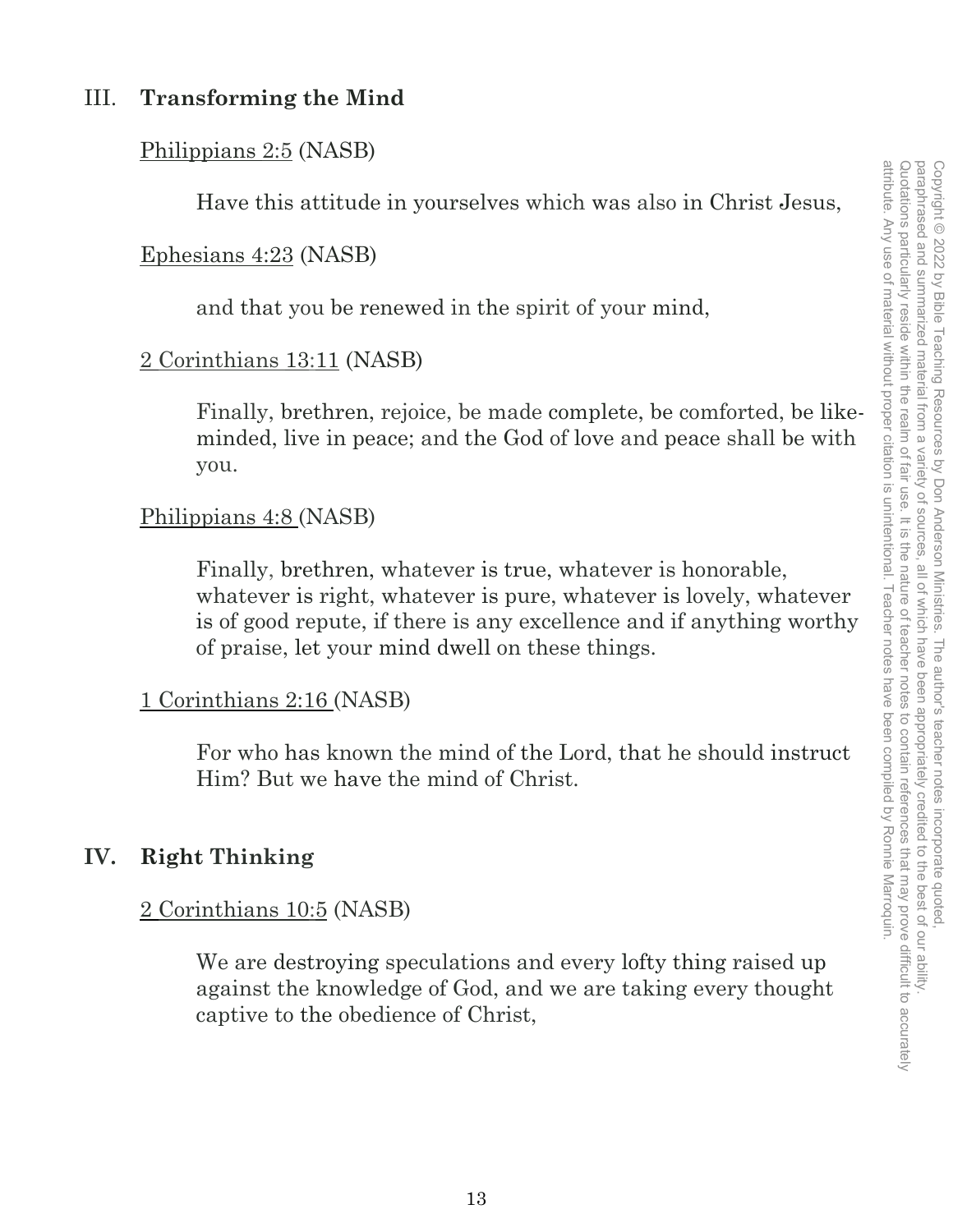## 1 Peter 1:13 (NASB)

Therefore, gird your minds for action, keep sober in spirit, fix your hope completely on the grace to be brought to you at the revelation of Jesus Christ.

## Romans 12:2, 16 (NASB)

And do not be conformed to this world, but be transformed by the renewing of your mind, that you may prove what the will of God is, that which is good and acceptable and perfect.

Be of the same mind toward one another; do not be haughty in mind, but associate with the lowly. Do not be wise in you r own estimation.

## Lamentations 3:21 (NIV)

Yet this I call to mind and therefore I have hope:

## Acts 17:11 (NASB)

Now these were more noble-minded than those in Thessalonica, for they received the word with great eagerness, examining the Scriptures daily, to see whether these things were so.

## Ephesians 3:20 (NASB)

Now to Him who is able to do exceeding abundantly beyond all that we ask or think, according to the power that works within us,